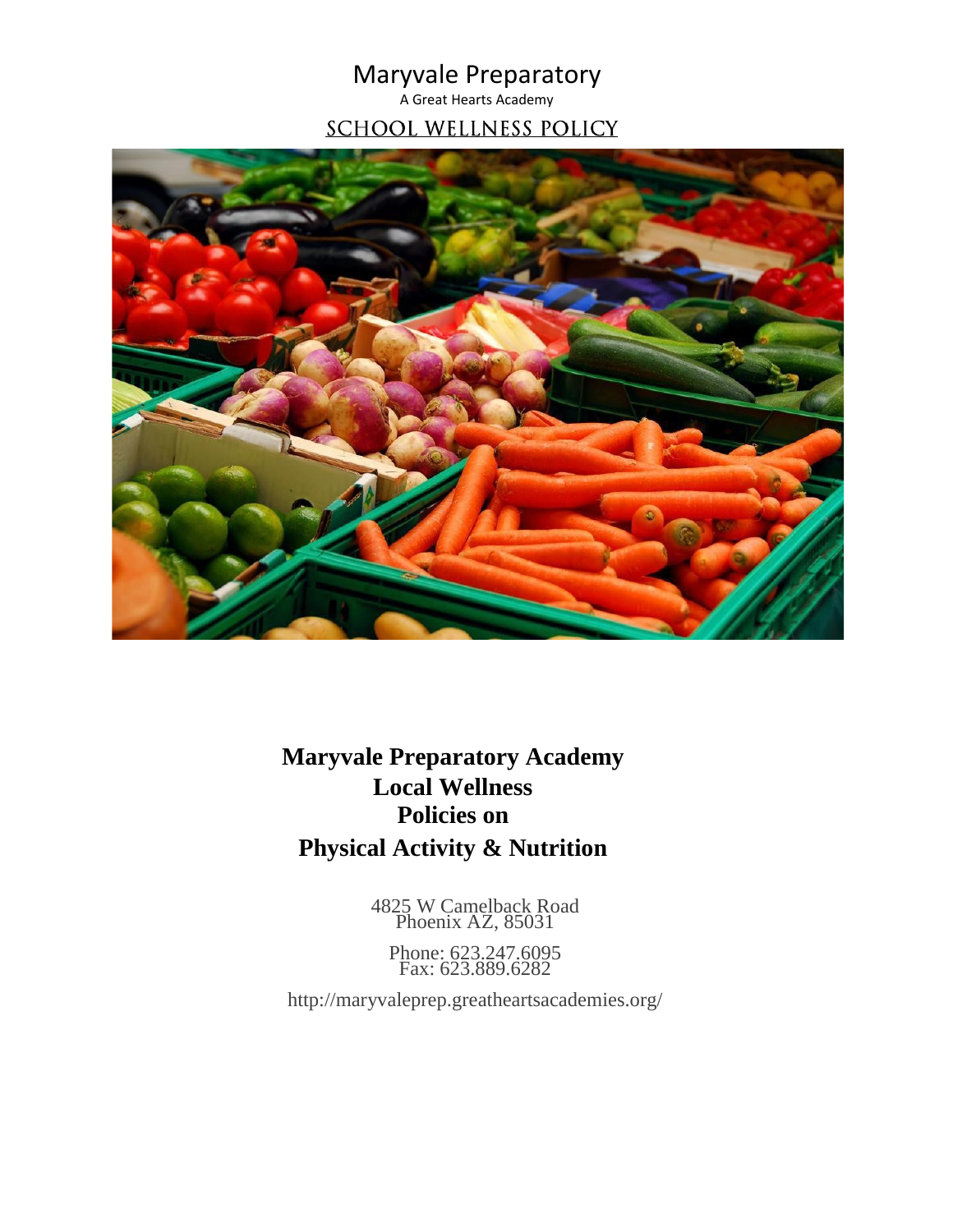# Maryvale Preparatory

A Great Hearts Academy

## **SCHOOL WELLNESS POLICY**

Maryvale Preparatory Academy adopts this school wellness policy with the following commitments to nutrition, education and physical activity.

### **Nutrition Education:**

 Nutrition education is taught to all grade levels as part of the Physical Education Curriculum. Students receive the skills necessary to make nutritious choices. Nutrition is promoted through breakfast/lunch menus a poster in the cafeteria and will be within a weekly newsletter.

 Staff will be encouraged to model healthy eating and physical activity for students. Parents will be provided the opportunity to give feedback on wellness goals through email and family engagement events.

### **Physical Education and Physical Activity:**

 Students in grades K-4 received 135 minutes of Physical Education Instruction per week. Students in grades 5-8 received 120/180 minutes of Physical Education Instruction per week depending on semester cycle.

Physical Education classes have a 30:1 student/teacher ratio.

The Physical Education program provides adequate space and equipment and conforms to all applicable safety standards.

Students are given daily time for supervised physical activity.

Physical Education instructors receive professional development and training.

 Classroom physical activity opportunities will be offered daily during the school day. Clubs with instruction on specific elements of physical activity are offered weekly

(Tennis, Cross Country, Health/Fitness, Volleyball, Football, Basketball, Soccer, Ballet  $etc...$ )

An athletic field day is offered for the entire student body on a yearly basis.

### **Activities to Promote Student Wellness:**

The school will create a school health advisory council to develop, monitor, review and revise the Local Wellness Policy. This council will consist of all USDA required participants, including teachers of physical education and school health professionals; will serve as resources to school sites for implementing these policies.

 The cafeteria is a clean, attractive, safe, spacious dining area with an accessible drinking fountains and adequate room flow.

Fundraising events incorporate physical activity (Jump Rope 4 Heart).

### **Nutrition Promotion:**

All school meals promote fresh fruits, vegetables, low-fat milk.

School meals are made attractive to students and schedules are designed to encourage participation in school meal programs.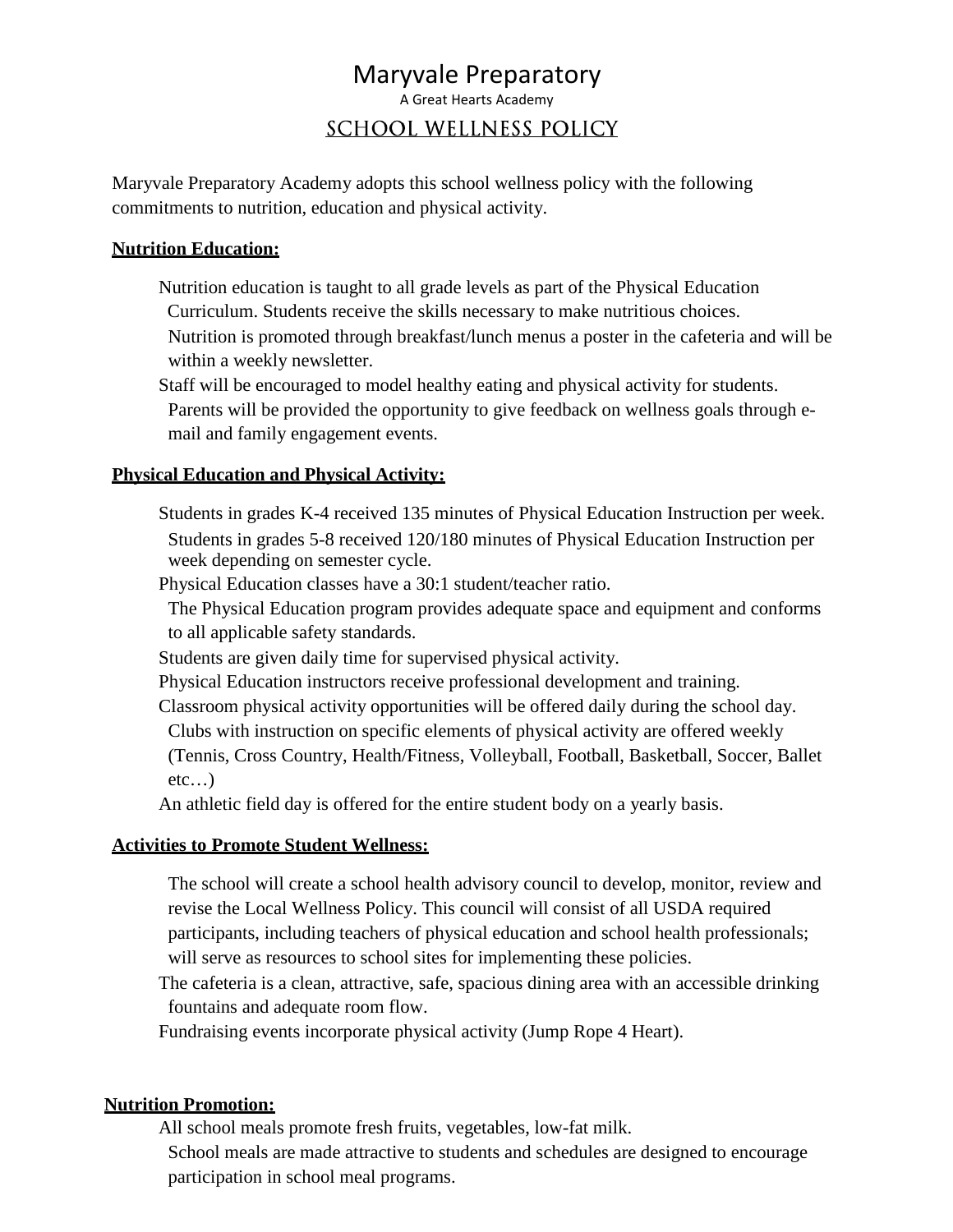# Maryvale Preparatory

A Great Hearts Academy

## **SCHOOL WELLNESS POLICY**

 After obtaining food, students are provided a minimum of 20 minutes to eat. Maryvale Prep provides a list to all families of preferred snacks for students to bring from home.

| <b>Fruits and Snacks</b> | <b>Vegetable Snacks</b>                                                        | <b>Grains Snacks</b>  | <b>High Protein Snacks</b> |
|--------------------------|--------------------------------------------------------------------------------|-----------------------|----------------------------|
| Fruits eaten alone       | Carrot sticks and hummus                                                       | <b>Muffins</b>        | Yogurt / cheese stick      |
| Fruit leather            | Veggie tray with hummus                                                        | Pretzels              | Granola energy bars        |
| Applesauce               | Ants on a log - celery filled<br>with peanut butter and<br>topped with raisins | Granola bars          |                            |
| Fruit/Apple chips        |                                                                                | Veggie Chips          |                            |
| Dried fruit              |                                                                                | PB&J tortilla roll-up |                            |
| Fruit and cheese tray    |                                                                                |                       |                            |
|                          |                                                                                |                       |                            |

Some grades may have a food item ban due to a student with severe allergy. Notice will be sent home.

### **Nutrition Guidelines:**

 Soda will not be available on school grounds or allowed during lunch or snack. Students and staff will have access to free, safe and fresh drinking water throughout the school day.

When snacks are provided by the school, they will include fresh vegetables and fruit.

### **Birthday Celebrations and Holiday Guidelines:**

We are excited to celebrate all the milestones that happen in our student's lives. We also recognize there are many holiday that our families and students love to honor. When given **approval from the office, we** ask that families provide healthy store bought treats for classroom with. Most events will be held at the end of the day before student leave for the day.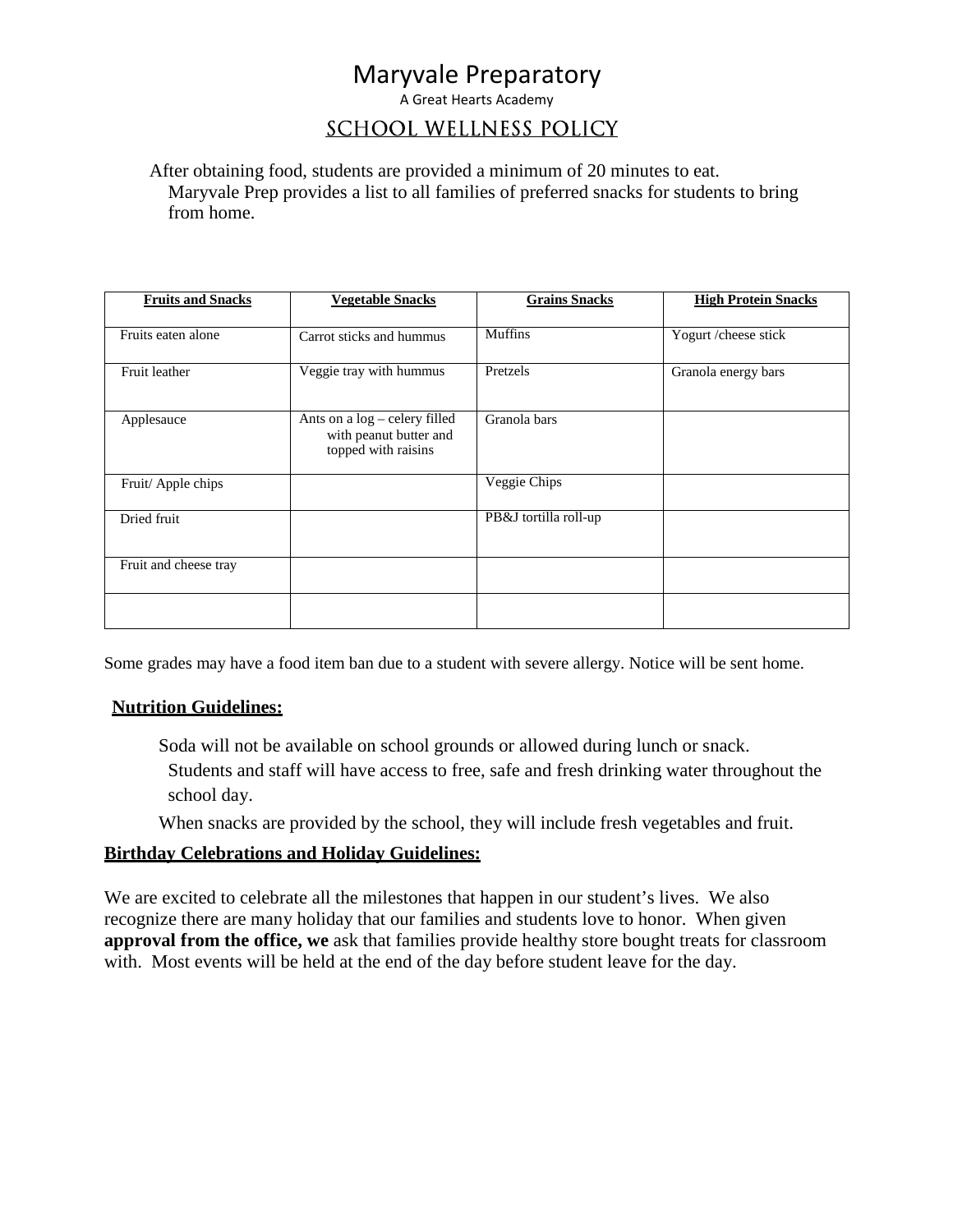## Maryvale Preparatory A Great Hearts Academy **SCHOOL WELLNESS POLICY**

### **Stakeholder Involvement:**

The school will have an established a School Health Advisory Council comprised of parents, students, administrators, a member of the school board and community affiliates to review the local wellness policy, and to develop, implement, monitor and improve nutrition and physical activity in the school environment. Maryvale Prep will recruit a SHAC by notifying the community through our public community bulletin board and newsletters with an invitation to join. We will also notify our future SHAC committee of any meetings through our newsletters and public community bulletin board.

### **Stakeholder Participation:**

The school's school health advisory council will establish a plan for policy implementation, policy evaluation and revisions. The activities of the SHAC will be reported to the school administration periodically.

### **Local Discretion:**

Headmaster, P.E. Director and Lunch Program Director of Maryvale Preparatory will work hard to ensure that our policy is up to date and that the standards of the local wellness policy have been met.

### **Public Notification:**

Maryvale Prep will post the Local wellness policy as well as recent assessments on our Public Community Board where information such as school lunch menus, events and particular activities are listed.

Maryvale Prep will also solicit parent participation and insight on school wellness activities through our school website and weekly newsletter that is sent out to all parents of Maryvale Preparatory Academy.

### **Measuring Implementation:**

Maryvale Preparatory Academy plans on measuring implementation by meeting after school on Thursdays on a bi-monthly basis.

Our school will work towards setting up bi-monthly meetings with our SHAC community to discuss revisions such as snack changes, implementations such as health and fitness awareness through community board, and future goals to make sure we are consistent with our local wellness policy.